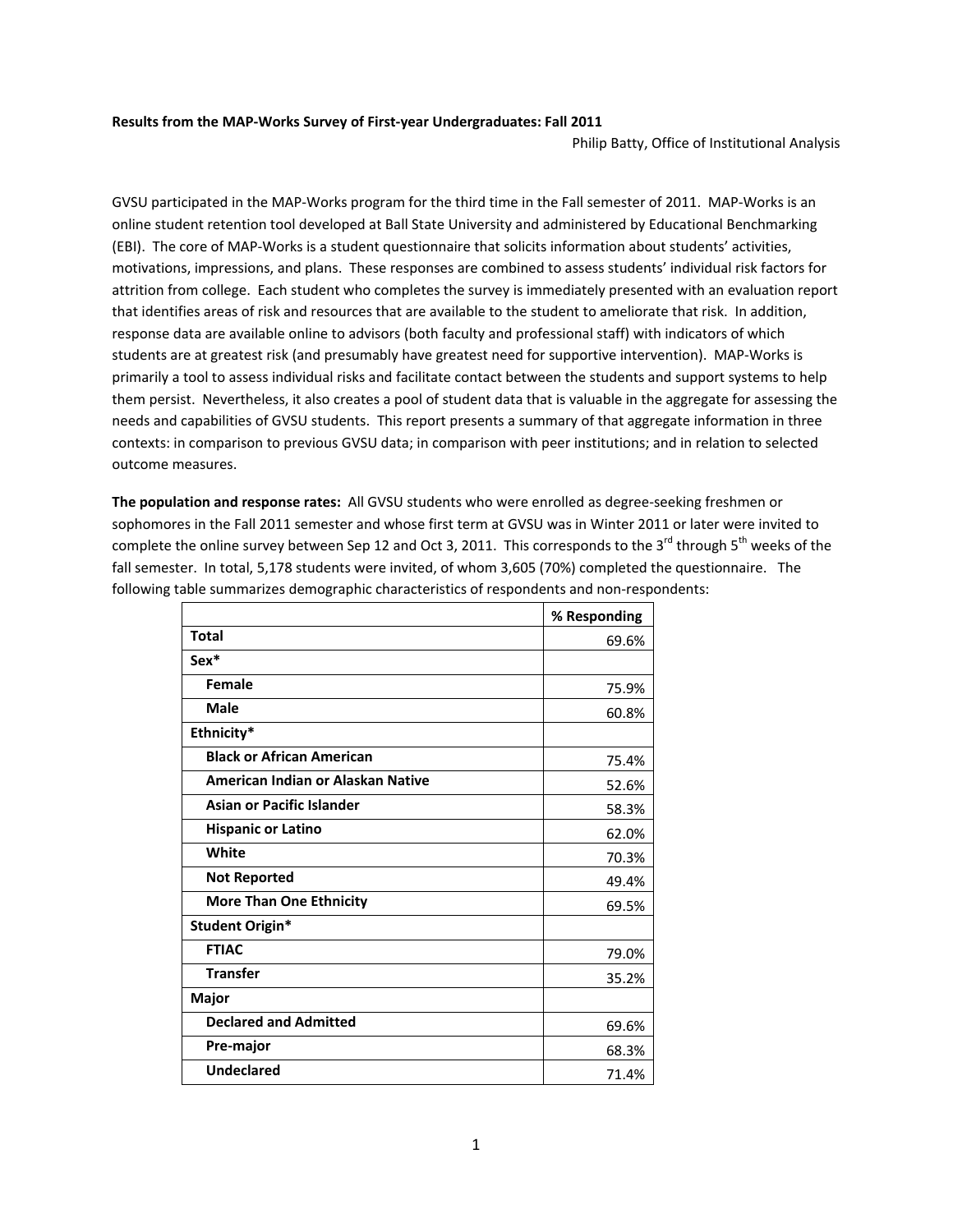|                                                             | % Responding |
|-------------------------------------------------------------|--------------|
| <b>College of Primary Major*</b>                            |              |
| <b>Brooks College of Interdisciplinary Studies</b>          | 26.7%        |
| <b>College of Community and Public Service</b>              | 55.2%        |
| <b>College of Health Professions</b>                        | 79.3%        |
| <b>College of Liberal Arts and Sciences</b>                 | 70.4%        |
| <b>Kirkhof College of Nursing</b>                           | 78.3%        |
| <b>Padnos College of Engineering and Computing</b>          | 64.3%        |
| <b>Seidman College of Business</b>                          | 66.1%        |
| <b>Undeclared</b>                                           | 71.4%        |
| Residence*                                                  |              |
| <b>Off Campus</b>                                           | 25.0%        |
| <b>On Campus</b>                                            | 88.6%        |
| <b>Geographic Origin</b>                                    |              |
| <b>Tri County</b>                                           | 51.3%        |
| <b>Detroit MSA</b>                                          | 82.4%        |
| <b>Other MI</b>                                             | 76.4%        |
| <b>Other US</b>                                             | 83.2%        |
| <b>International</b>                                        | 49.1%        |
| <b>Other Characteristics</b>                                |              |
| <b>First Generation*</b>                                    | 66.0%        |
| Pell Eligible*                                              | 65.7%        |
| Veteran*                                                    | 36.8%        |
| <b>Honors College*</b>                                      | 91.6%        |
| <b>Freshman Academy</b>                                     | 76.4%        |
| * Characteristic is significantly related to response rate. |              |

In addition to the significant demographic differences above, participation was also significantly related to grades and persistence.

|                                                           | Participated | Did not participate |  |  |  |
|-----------------------------------------------------------|--------------|---------------------|--|--|--|
| N                                                         | 3605         | 1581                |  |  |  |
| <b>Fall GPA</b>                                           | $2.954*$     | 2.641               |  |  |  |
| Good Standing (at end of fall)                            | 89.1%*       | 81.5%               |  |  |  |
| <b>Fall-to-winter Retention</b>                           | 94.5%*       | 88.6%               |  |  |  |
| * Participants significantly higher than non-participants |              |                     |  |  |  |

Peers: This report includes data from 3 groups of comparison institutions that also participated in MAP-Works in Fall 2011. The first group consists of the 6 participating schools that are most like GVSU in size, sector, and undergraduate student composition. This group's average scores are labeled as "6 peers" in tables that follow. The second peer group includes all participating schools with the same basic Carnegie Classification (Masters‐L) as GVSU (see Appendix A for full list). The third comparison group includes all MAP‐Works participants (Appendix B).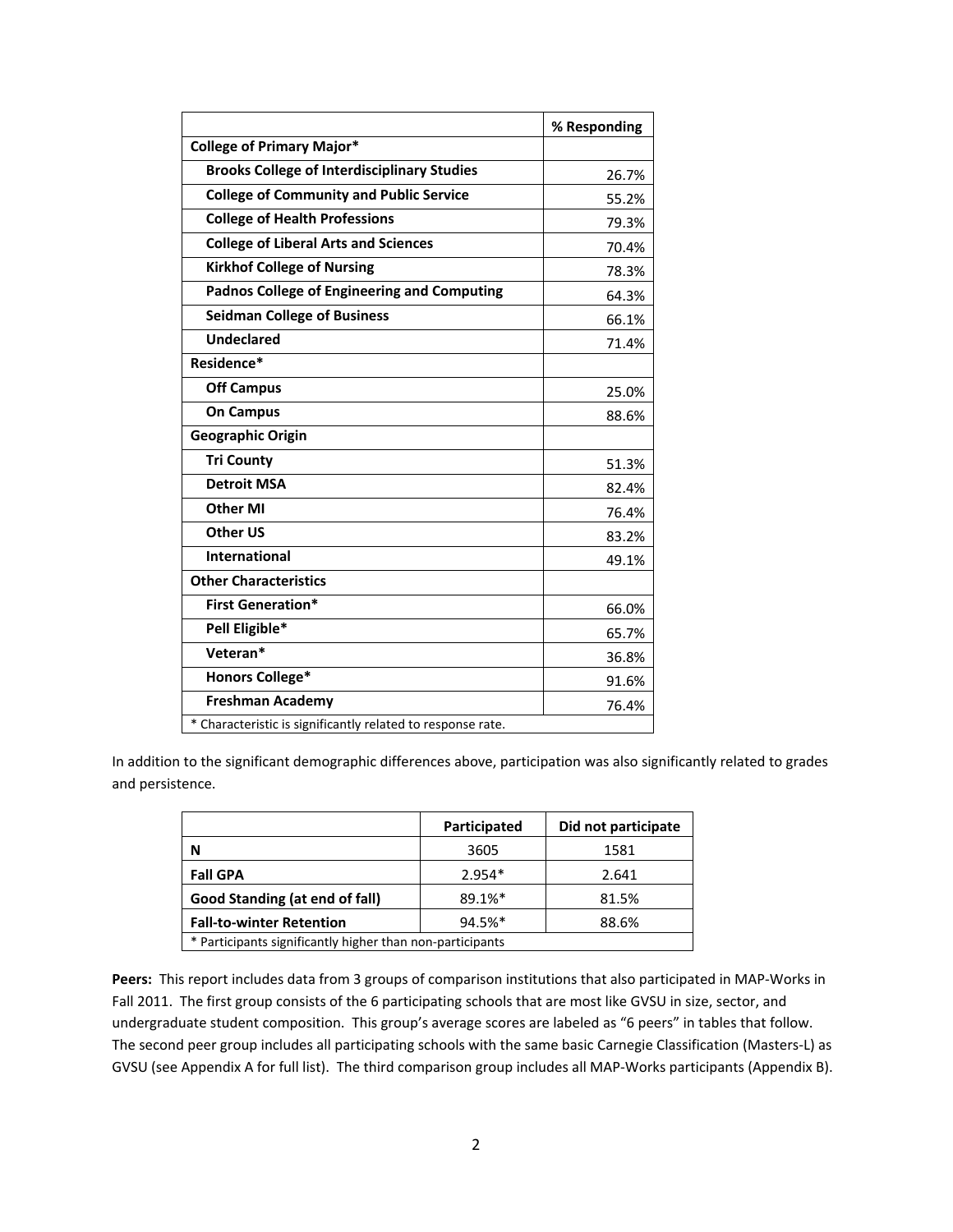**GVSU outcome variables:** This report also investigates relationships between survey responses and 3 "outcomes": final fall 2011 GPA; enrollment in Winter 2012 classes at GVSU; and satisfaction with GVSU. Satisfaction is measured by a composite of items within the MAP‐Works survey itself. Please note that no effort has been made here to study or control for the results of MAP-Works itself. To the extent that the project is working as intended – triggering behavioral adjustments by students or supportive contact by faculty or staff – the relationships to GPA and retention reported here may be confounded by those intervening steps.

All statistical associations reported as significant were evaluated at  $\alpha$ =0.05.

## **Results:**

**MAP‐Works Factors:** The developers of the MAP‐Works survey have identified 15 multi‐item scales that they believe measure separate (but related) risk factors for attrition among new undergraduate students. Each scale is an unweighted average of responses to two or more survey questions, each of which uses a seven‐point ordinal scale. As a result, all the factor scores are scaled from 1 to 7, with higher values generally indicating greater probability for student success. The specific questions that contribute to each factor are described in Appendix C. The table below summarizes GVSU students' responses on each of the scales in the past three years, responses of peer students, and relationships between the factors and grades, retention and satisfaction.

|                                                            | 2011    | 2010    | 2009 | Peers<br>$\bullet$ | Masters-L         | All Schools | Correlation<br>GPA | Retention<br><b>B.</b> | Correlation<br>Satisfaction |
|------------------------------------------------------------|---------|---------|------|--------------------|-------------------|-------------|--------------------|------------------------|-----------------------------|
| <b>Factor01 - Commitment to the</b><br>Institution         | 6.13    | $6.18*$ | 6.36 | $6.34 +$           | $6.30+$           | $6.32 +$    | $0.046 \ddagger$   | 1.847‡                 | $0.444 \ddagger$            |
| Factor02 - Self-Assessment:<br><b>Communication Skills</b> | $5.21*$ | 5.27    | 5.22 | $5.02 +$           | $5.11+$           | $5.14+$     | 0.050 <sup>‡</sup> | 1.221‡                 | 0.118 <sup>‡</sup>          |
| Factor03 - Self-Assessment:<br><b>Analytical Skills</b>    | $5.28*$ | $5.34*$ | 5.29 | $4.95 +$           | $5.01+$           | $5.09+$     | $0.120$ ‡          | 1.308‡                 | 0.138 <sup>‡</sup>          |
| Factor04 - Self-Assessment: Self-<br><b>Discipline</b>     | 5.92    | 5.91    | 5.88 | $5.88+$            | 5.91              | 5.89        | 0.189 <sup>‡</sup> | 1.211‡                 | 0.194 <sup>‡</sup>          |
| Factor05 - Self-Assessment: Time<br>Management             | $5.64*$ | $5.54*$ | 5.42 | $5.54+$            | $5.53+$           | $5.50+$     | $0.244 \ddagger$   | 1.176‡                 | 0.173 <sup>‡</sup>          |
| <b>Factor06 - Financial Means</b>                          | $4.95*$ | $5.06*$ | 5.19 | 4.92               | 4.87 <sup>+</sup> | 4.94        | 0.079 <sup>‡</sup> | 1.051                  | $0.122 \ddagger$            |
| Factor07 - Basic Academic<br><b>Behaviors</b>              | $6.30*$ | $6.11*$ | 6.05 | $6.12+$            | $6.03+$           | $6.02 +$    | 0.320‡             | 1.522‡                 | 0.204 <sup>‡</sup>          |
| Factor08 - Advanced Academic<br><b>Behaviors</b>           | $5.10*$ | $5.04*$ | 4.67 | $5.00+$            | 5.07              | $5.05+$     | 0.119 <sup>‡</sup> | 1.139‡                 | 0.170 <sup>‡</sup>          |
| <b>Factor09 - Academic Self-Efficacy</b>                   | $5.25*$ | $5.39*$ | 5.23 | $5.18+$            | 5.27              | 5.28        | 0.165‡             | 1.461‡                 | 0.289‡                      |
| <b>Factor10 - Peer Connections</b>                         | $5.54*$ | $5.35*$ | 5.46 | 5.55               | 5.58              | 5.57        | $-0.004$           | 1.304‡                 | 0.409 <sup>‡</sup>          |
| Factor11 - Homesickness:<br><b>Separation</b>              | 3.50    | 3.52    | 3.56 | 3.56               | $3.56 +$          | $3.59+$     | 0.000              | 1.371‡                 | $0.161 \dagger$             |
| Factor12 - Homesickness:<br><b>Distressed</b>              | $5.56*$ | 5.65    | N/A  | 5.62               | 5.57              | $5.63+$     | 0.055‡             | 1.539‡                 | 0.349 <sup>‡</sup>          |
| <b>Factor13 - Academic Integration</b>                     | 5.80    | $5.78*$ | 5.71 | 5.79               | 5.81              | 5.80        | 0.200 <sup>‡</sup> | 1.600‡                 | 0.410 <sup>‡</sup>          |
| <b>Factor14 - Social Integration</b>                       | 5.41    | $5.39*$ | 5.48 | 5.44               | $5.50+$           | $5.50+$     | 0.003              | 1.567‡                 | 0.685‡                      |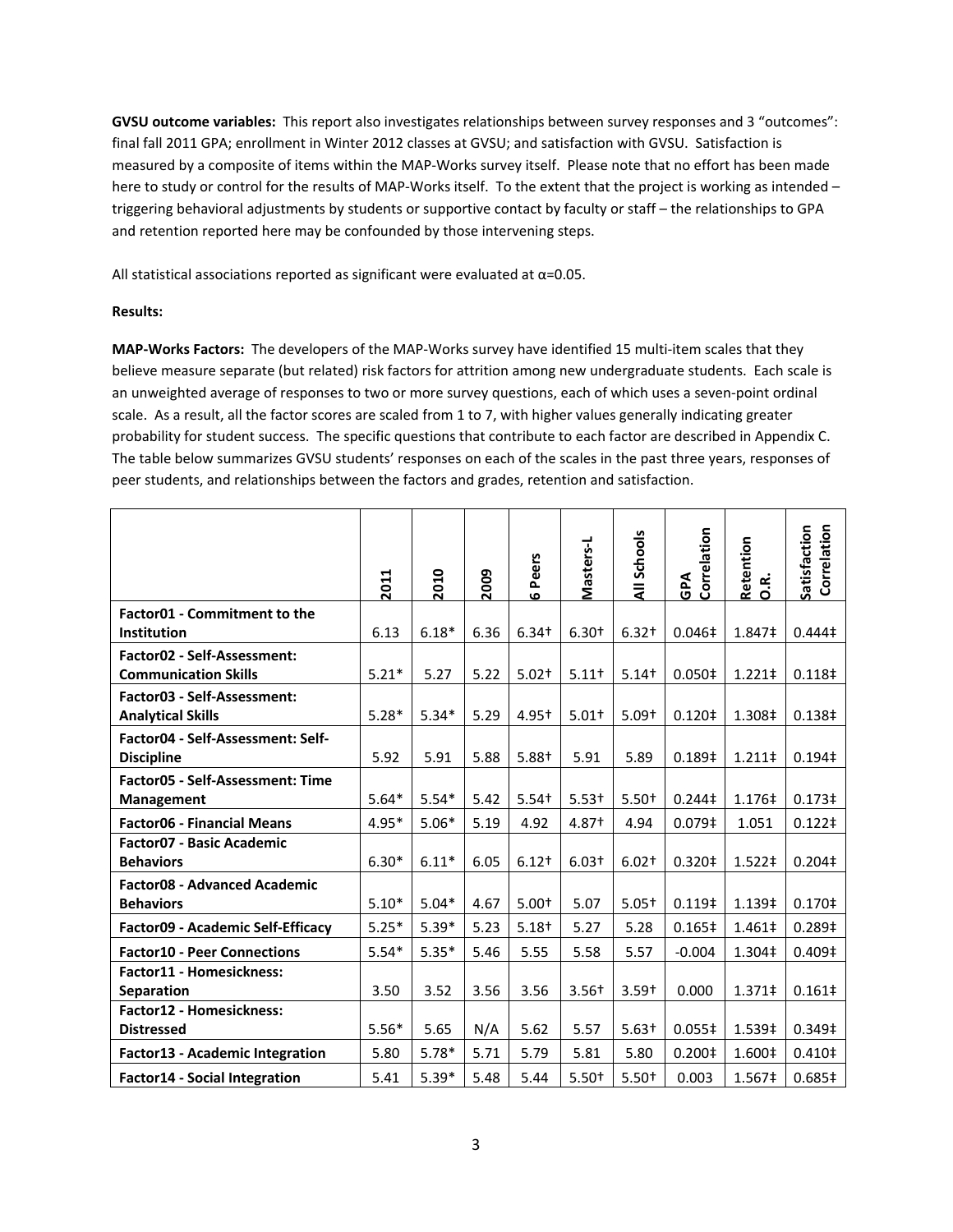|                                                                      | 님<br>$\overline{5}$ | 2010 | 2009 | ی<br>ō<br>$\mathbf{Q}$<br>ő.<br>ڡ | Masters- | Schools | Correlation<br>GPA | Ē<br>Reter<br>≃ | Satisf |
|----------------------------------------------------------------------|---------------------|------|------|-----------------------------------|----------|---------|--------------------|-----------------|--------|
| <b>Factor15 - Satisfaction with</b>                                  |                     |      |      |                                   |          |         |                    |                 |        |
| <b>Institution</b>                                                   | 5.69                | 5.67 | 5.64 | $5.61+$                           | $5.57+$  | $5.62+$ | $0.044\ddagger$    | $1.721 \pm$     | 1.000  |
| * Average factor score is significantly different from previous year |                     |      |      |                                   |          |         |                    |                 |        |
| + Peer group average is significantly different from GVSU average    |                     |      |      |                                   |          |         |                    |                 |        |
| ‡ Factor is significantly related to the outcomemeasure              |                     |      |      |                                   |          |         |                    |                 |        |

*Trend comparisons:* Over the 3 years of MAP‐Works participation, GVSU's average scores have decreased significantly for *Commitment to the Institution, Financial Means,* and *Homesickness: Distressed* (2 notes: a –this factor is scaled so that higher scores indicate **less** distress due to homesickness; b – the factor composition was changed in 2011, but GVSU average using the old definition declined from 5.72 in 2009 to 5.57 in 2010, then from 5.65 in 2010 to 5.56 using the new definition). Meanwhile, scores have increased significantly for *Time Management, Basic Academic Behaviors, Advanced Academic Behaviors,* and *Academic Integration.* Average scores for *Peer Connections* recovered in 2011 after decreasing last year.



*Peer Comparisons:* As in previous years, GVSU students score near or above peer students on most scales related to academic behaviors and confidence, including *Communication Skills, Analytic Skills, Time Management*, and *Basic Academic Behaviors*. They also report significantly greater overall satisfaction than peers.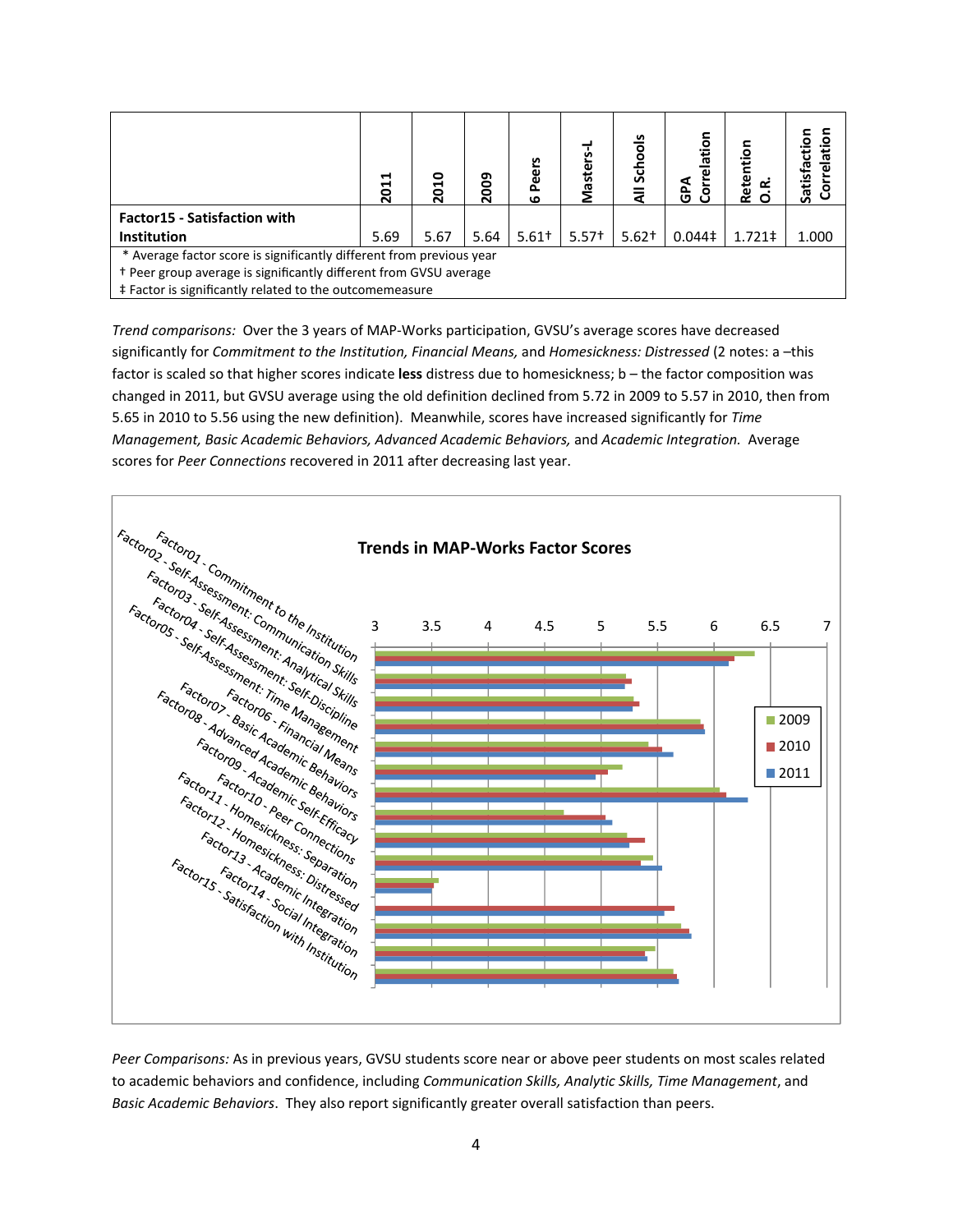Unfortunately, GVSU students scored lower than peers on some other measures, including *Commitment to the Institution, Homesickness: Separation,* and *Social Integration*. Please note, however, that one of the questions that contributes to *Commitment to the Institution* reads "To what degree do you intend to come back to this institution for the Spring term?" Of the three questions that constitute that scale, that is the only question where GVSU responses differ significantly from peers'. I believe that the difference arises mostly or completely from confusion about the phrase "Spring term", which is used differently at GVSU than at many institutions across the country. I would interpret our 2011 level of commitment to the institution as similar to that found at other schools, and we have begun inquiries about clarifying that wording in future versions of the survey.

Fall Grades: Most of the factors show some relationship with students' grades, but the strongest correlation by far is with *Basic Academic Behaviors*. That is unsurprising, since that factor measures such behaviors as attending class, taking notes, turning in homework and studying. Other factors that have relatively strong associations with grades are *Time Management, Academic Integration,* and *Self‐Discipline*. However, since all of these factors are inter-related, a multivariate analysis provides a more accurate picture of the relative value of the different factors in predicting grades. When considered jointly, the most important predictive factors for GPA are:

|                                  | Standardized |
|----------------------------------|--------------|
| Factor                           | Coefficient  |
| <b>Basic Academic Behaviors</b>  | 0.283        |
| Self-Assessment: Time Management | 0.111        |

*Fall‐to‐Winter Retention:* As with GPA, most of the factors are associated with fall‐to‐winter retention to some degree. The factors with the strongest bivariate associations with retention are *Commitment to the Institution, Satisfaction with the Institution, Academic Integration*, and *Social Integration*. (Odds ratios are the percentage increase in the probability of an event associated with a one unit increase in the associated variable. For example, the odds ratio shown for Commitment to the Institution -- 1.847 -- means that a student with a factor score of 6 is 1.847 times as likely to be retained as an otherwise‐similar student with a score of 5.) In a multivariate model, the factors that combine to significantly predict retention are:

|                                    | Standardized |  |  |  |
|------------------------------------|--------------|--|--|--|
| Factor                             | Coefficient  |  |  |  |
| Commitment to the Institution      | 0.295        |  |  |  |
| Homesickness: Distressed           | 0.229        |  |  |  |
| Self-Assessment: Analytical Skills | 0.126        |  |  |  |
| Satisfaction with Institution      | 0.116        |  |  |  |

*Student Satisfaction:* All of the MAP‐Works factor scores are correlated to satisfaction, which conforms to the survey's theoretic intentions. The strongest bivariate associations with satisfaction are those with *Social Integration, Commitment to the Institution*, *Academic Integrations*, and *Peer Connections*. A multivariate model to predict satisfaction indicates that the strongest predictive factors are:

|                               | Standardized |
|-------------------------------|--------------|
| Factor                        | Coefficient  |
| Social Integration            | 0.569        |
| Commitment to the Institution | 0.217        |
| Academic Integration          | 0.117        |
| Homesickness: Distress        | 0.093        |

*MAP‐Works risk indicator:* MAP‐works' interface for faculty, advisors, and administrators emphasizes a simplified diagnostic for identifying students at risk. Each student who completes the questionnaire is assigned to a risk